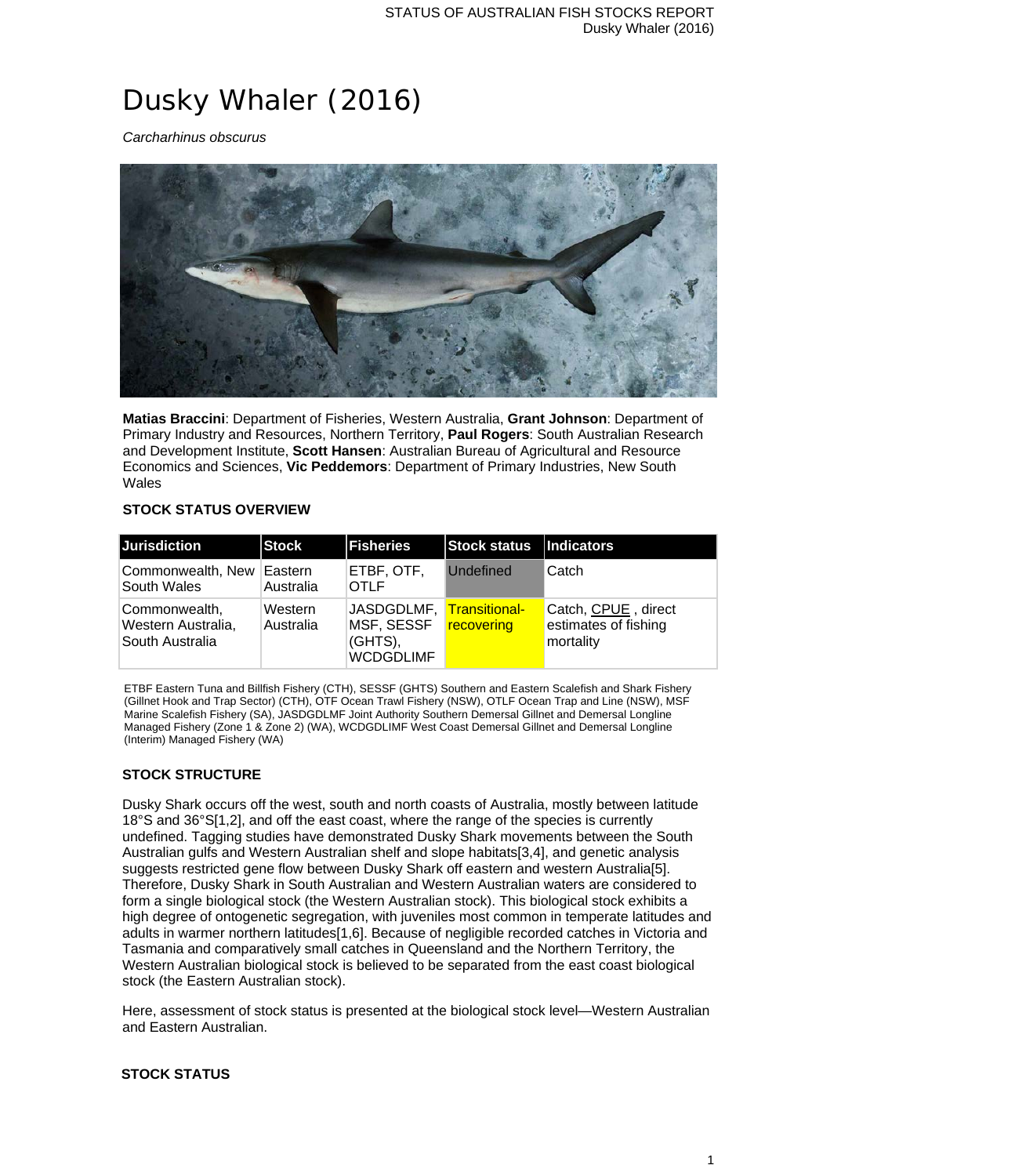**Eastern Australia** Dusky Shark is taken as a non-target species by Commonwealth fishers in the Eastern Tuna and Billfish Fishery, but has not had its biological stock status assessed. Occasional, very small catches (200 kg or less) of Dusky Shark have also been reported from the Commonwealth Coral Sea Fishery. There is insufficient information available to confidently classify the status of this stock.

> In Queensland, species-specific reporting of Dusky Sharks only commenced in 2009 and only for a sub-component of the Queensland East Coast Inshore Net Fishery. The reported harvest since this time has averaged about 2 tonnes (t) per year.

In New South Wales, Dusky Shark, was not identified and reported at the species level in commercial catch logbooks until 2009. Observer data indicate that whaler sharks represent the second highest shark species catch in the New South Wales Ocean Trap and Line Fishery (15 per cent of overall catch)[12]. During the period under consideration, around 1.8 t of Dusky Shark was landed in New South Wales. A similarly negligible, around 1 t was landed by the New South Wales Shark Meshing Program. Insufficient information is currently available to determine status for any of the whaler shark species in New South Wales, including Dusky Shark[13].

On the basis of the evidence provided above, the Eastern Australian biological stock is classified as an **undefined stock**.

**Western Australia** The cross-jurisdictional Western Australian Dusky Shark stock has components in the Commonwealth, Western Australia and South Australia. This biological stock is most abundant in waters between north-west and southern Western Australia (to longitude 120°E). The catch composition in the South Australian state-managed Marine Scalefish Fishery is largely comprised of juvenile Bronze Whalers (C. brachyurus), with juvenile Dusky Sharks (900–3000 mm total length) representing less than 10 per cent of the catch. Its abundance in South Australian waters is seasonally and spatially variable[2,7]. Given that this stock's primary distribution is off the south-west coast and that Western Australian catches have historically been several times higher than those in the other jurisdictions, the status of this biological stock is determined from the Western Australian stock assessment.

> Catches of Dusky Shark in the Joint Authority Southern Demersal Gillnet and Demersal Longline Managed Fishery, and the West Coast Demersal Gillnet and Demersal Longline Fishery have historically consisted of neonate (young of the year) and 1–2 year old sharks. Collectively, these age classes accounted for 89 per cent of the observed catch during the 1990s[8,9]. The status of this stock has been assessed using demographic modelling techniques, fishing mortality rates estimated from a tagging study in the 1990s, and contemporary catch and catch per unit effort (CPUE) data[1,10]. The most recent assessment in 2005 confirmed that recorded catches of young juvenile sharks in the target fisheries have been sustainable since the mid-1990s. However, the model also predicted that very low levels of fishing mortality (one–two per cent per year) applied to sharks older than 10 years would result in recruitment overfishing[1].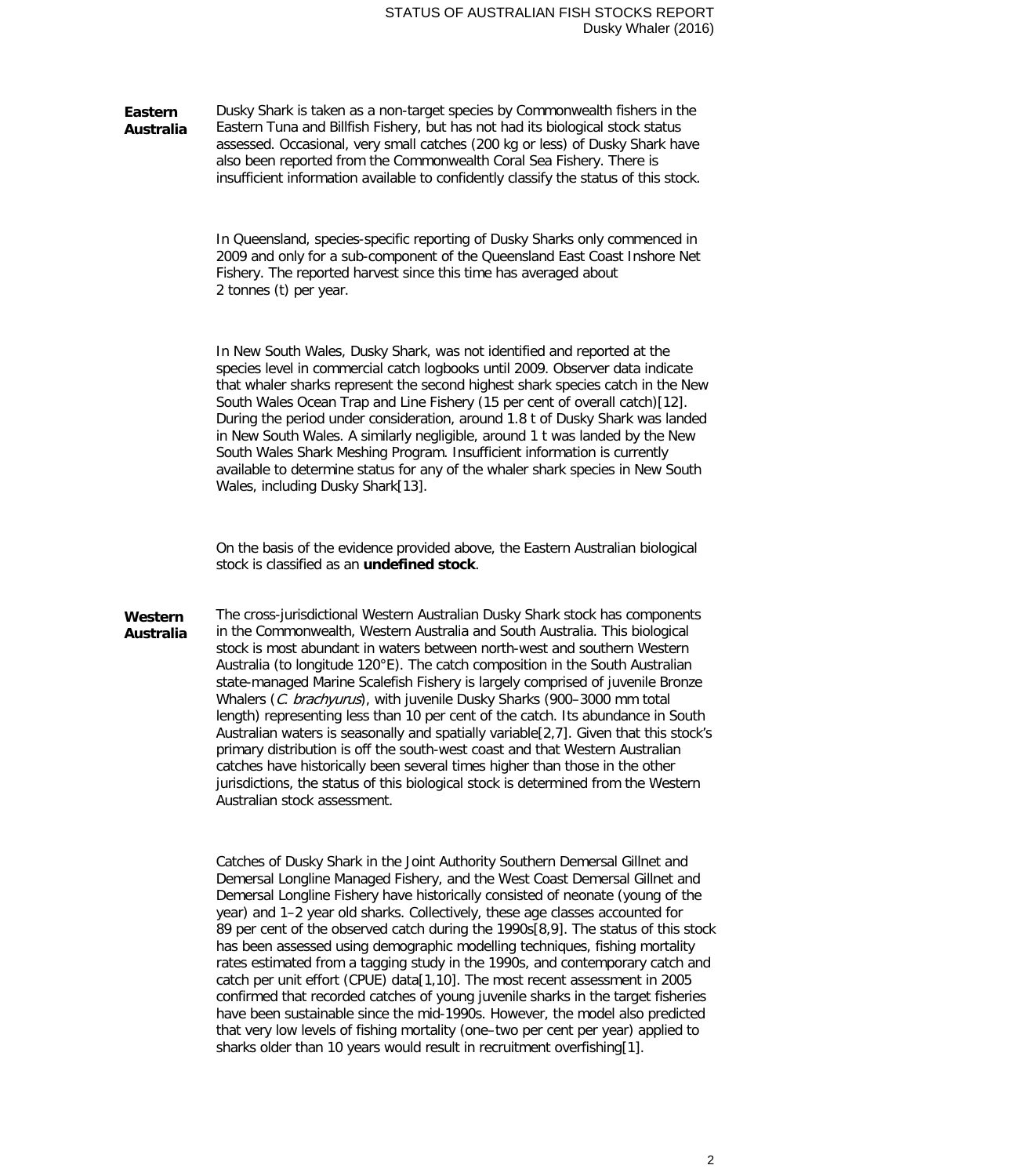Previous assessments therefore concluded that the declining trend observed in the effective Dusky Shark CPUE series between the mid-1990s and 2004–05 indicated that breeding biomass had been gradually depleted by low, but poorly quantified, levels of extraneous fishing mortality, including fisheries operating in other jurisdictions[2,6,7,11]. The above evidence indicates that this stock was likely to be subjected to overfishing. As a result, comprehensive measures to mitigate cryptic mortality of older Dusky Sharks within all Western Australian managed commercial fisheries, and to reduce catches of juveniles to below the levels determined to be sustainable in the mid-1990s, have been introduced since 2006–07. An increasing trend in the effective CPUE from 2006–12, suggests improved recruitment rates and a recovering stock[6], suggesting current management arrangements are suitably precautionary to ensure that the biological stock continues to recover[6].

On the basis of the evidence provided above, the Western Australian biological stock is classified as a **transitional–recovering stock**.

## **BIOLOGY**

Dusky Shark biology[1,9,14]

| Species       | <b>Longevity / Maximum Size</b>                                                                        | Maturity (50 per cent)               |
|---------------|--------------------------------------------------------------------------------------------------------|--------------------------------------|
| ∣Dusky Whaler | Females: >40 years;<br>2 890 mm FL Males: >32<br>years; 3 560 mm TL<br>$(-2920 \text{ mm} \text{ FL})$ | Females: 27–35 years;<br>2 540 mm FL |

## **DISTRIBUTION**



Distribution of reported commercial catch of Dusky Shark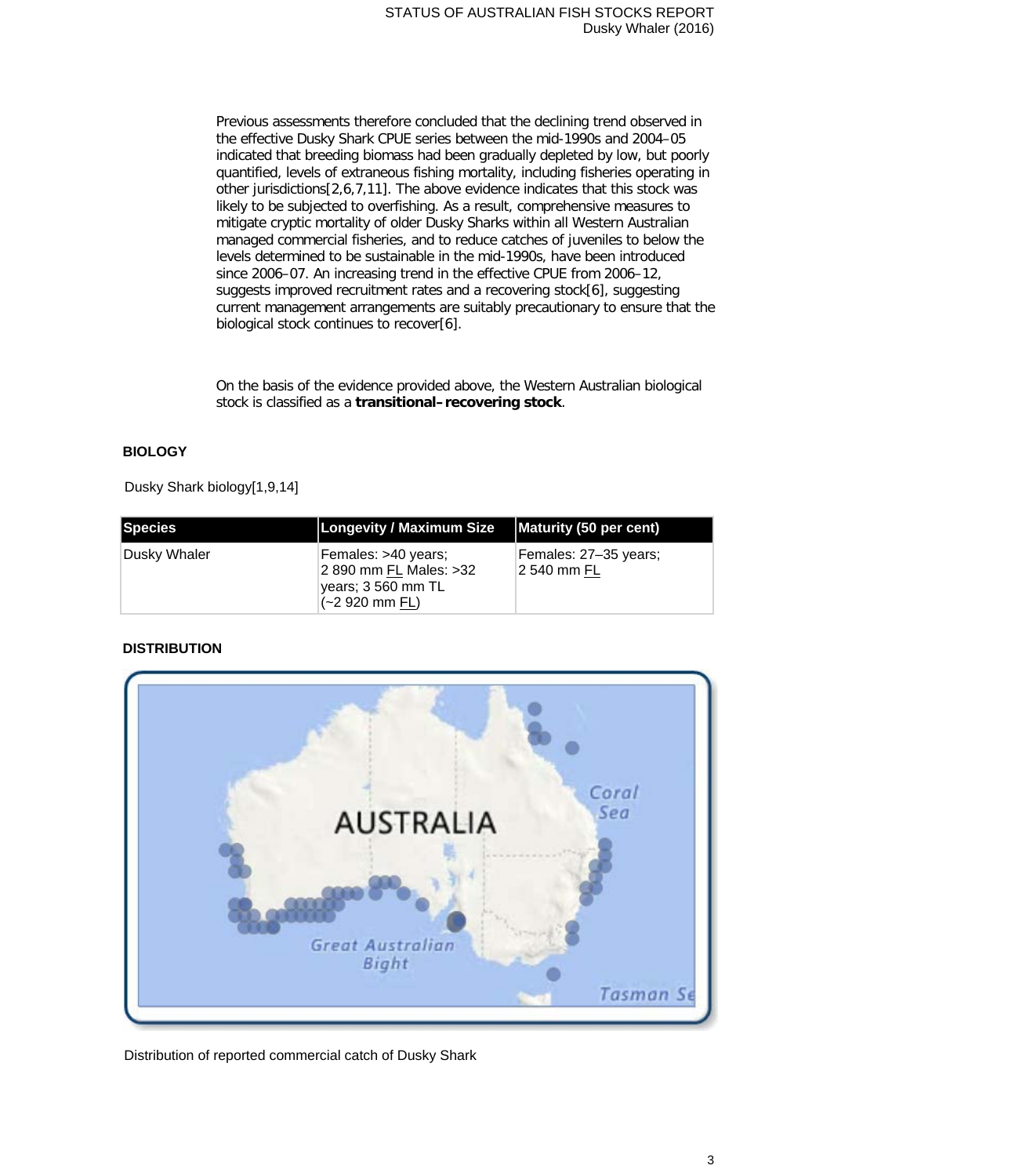# **TABLES**

| <b>Commercial</b><br><b>Catch Methods</b>                        | <b>Commonwealth New South</b> | <b>Wales</b> | <b>South</b><br><b>Australia</b> | Western<br><b>Australia</b> |
|------------------------------------------------------------------|-------------------------------|--------------|----------------------------------|-----------------------------|
| <b>Demersal Gillnet</b>                                          |                               |              |                                  |                             |
| <b>Demersal Longline</b>                                         | $\checkmark$                  |              |                                  |                             |
| <b>Dropline</b>                                                  | $\checkmark$                  |              | $\checkmark$                     |                             |
| <b>Gillnet</b>                                                   |                               |              | $\checkmark$                     |                             |
| <b>Hand Line, Hand</b><br><b>Reel or Powered</b><br><b>Reels</b> | $\checkmark$                  | $\checkmark$ | ✓                                |                             |
| <b>Haul Seine</b>                                                |                               |              | $\checkmark$                     |                             |
| <b>Mesh Net</b>                                                  |                               | $\checkmark$ |                                  |                             |
| <b>Otter Trawl</b>                                               |                               | $\checkmark$ |                                  |                             |
| <b>Pelagic Longline</b>                                          | $\checkmark$                  |              | $\checkmark$                     |                             |
| <b>Setline</b>                                                   |                               | $\checkmark$ |                                  |                             |
| <b>Unspecified</b>                                               |                               |              | $\checkmark$                     |                             |
| <b>Various</b>                                                   |                               |              |                                  | $\checkmark$                |

| <b>Fishing methods</b>                                       |                               |              |                                  |                             |
|--------------------------------------------------------------|-------------------------------|--------------|----------------------------------|-----------------------------|
|                                                              | <b>Commonwealth New South</b> | <b>Wales</b> | <b>South</b><br><b>Australia</b> | Western<br><b>Australia</b> |
| <b>Commercial</b>                                            |                               |              |                                  |                             |
| <b>Demersal</b><br><b>Gillnet</b>                            | $\checkmark$                  |              |                                  |                             |
| <b>Demersal</b><br>Longline                                  | $\checkmark$                  |              |                                  |                             |
| <b>Dropline</b>                                              |                               |              | $\checkmark$                     |                             |
| <b>Gillnet</b>                                               |                               |              | $\checkmark$                     |                             |
| Hand Line,<br><b>Hand Reel</b><br>or Powered<br><b>Reels</b> |                               | $\checkmark$ | $\checkmark$                     |                             |
| <b>Haul Seine</b>                                            |                               |              | $\checkmark$                     |                             |
| <b>Mesh Net</b>                                              |                               | $\checkmark$ |                                  |                             |
| <b>Otter Trawl</b>                                           |                               | $\checkmark$ |                                  |                             |
| Pelagic<br>Longline                                          | $\checkmark$                  |              | $\checkmark$                     |                             |
| <b>Setline</b>                                               |                               | $\checkmark$ |                                  |                             |
| <b>Unspecified</b>                                           |                               |              | $\checkmark$                     |                             |
| <b>Various</b>                                               |                               |              |                                  | $\checkmark$                |
| Recreational                                                 |                               |              |                                  |                             |
| Hand Line,<br><b>Hand Reel</b><br>or Powered<br><b>Reels</b> |                               | $\checkmark$ | $\checkmark$                     | $\checkmark$                |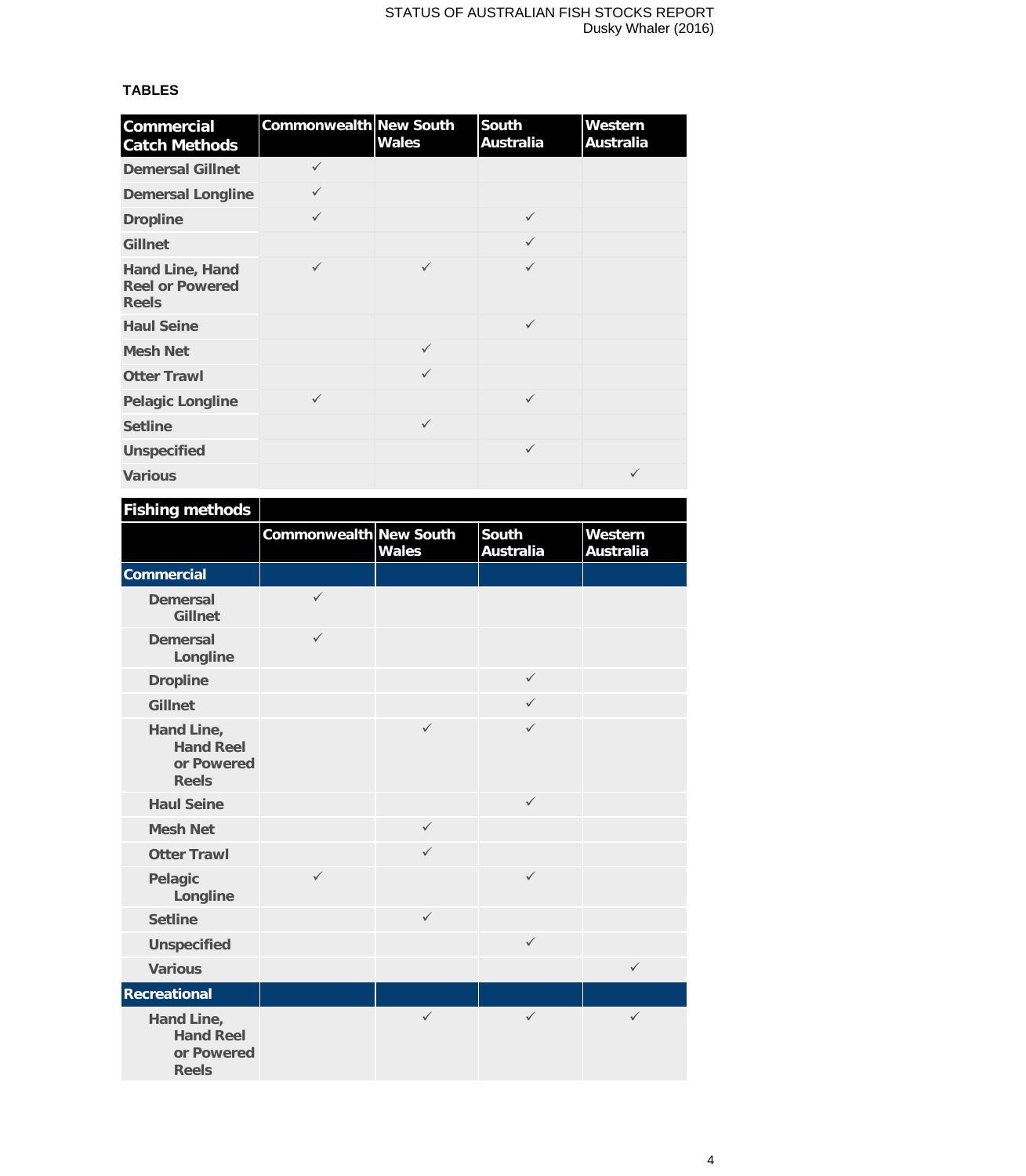| Management<br><b>Methods</b>                                                    |                                  |                                  |                             |
|---------------------------------------------------------------------------------|----------------------------------|----------------------------------|-----------------------------|
|                                                                                 | <b>New South</b><br><b>Wales</b> | <b>South</b><br><b>Australia</b> | Western<br><b>Australia</b> |
| <b>Commercial</b>                                                               |                                  |                                  |                             |
| <b>Effort limits</b>                                                            |                                  | $\checkmark$                     | $\checkmark$                |
| Gear<br>restrictions                                                            | $\checkmark$                     | $\checkmark$                     | $\checkmark$                |
| <b>Limited entry</b>                                                            | $\checkmark$                     | $\checkmark$                     | $\checkmark$                |
| <b>Maximum size</b><br>limit                                                    |                                  |                                  | $\checkmark$                |
| <b>Possession</b><br>limit                                                      |                                  |                                  | $\checkmark$                |
| <b>Processing</b><br>restrictions                                               |                                  | $\checkmark$                     | $\checkmark$                |
| <b>Spatial</b><br>closures                                                      | $\checkmark$                     | $\checkmark$                     | $\checkmark$                |
| <b>Indigenous</b>                                                               |                                  |                                  |                             |
| <b>Bag limits</b>                                                               | $\checkmark$                     |                                  |                             |
| Gear<br>restrictions                                                            | $\checkmark$                     |                                  |                             |
| <b>Section 31</b><br>(1)(c1),<br>Aboriginal<br>cultural<br>fishing<br>authority | $\checkmark$                     |                                  |                             |
| Recreational                                                                    |                                  |                                  |                             |
| <b>Bag limits</b>                                                               | $\checkmark$                     |                                  | $\checkmark$                |
| Gear<br>restrictions                                                            | $\checkmark$                     | $\checkmark$                     |                             |
| <b>Size limit</b>                                                               |                                  |                                  | $\checkmark$                |

| <b>Active Vessels</b> |                                                                                                    |               |                              |                      |                                                         |
|-----------------------|----------------------------------------------------------------------------------------------------|---------------|------------------------------|----------------------|---------------------------------------------------------|
|                       | Commonwealth New South                                                                             | <b>Wales</b>  | Northern<br><b>Territory</b> | South<br>Australia   | <b>Western</b><br><b>Australia</b>                      |
|                       | 24 License in<br>ETBF, 0 Vessel in OTLF,<br>CSF, 2 Vessel in<br>SESSF (GHTS), 0<br>Vessel in WTBF, | 217 Vessel in | 0 Vessel in<br>ONLF.         | 96 Vessel in<br>MSF. | 21 Vessel in<br>JASDGDLMF, 5<br>Vessel in<br>WCDGDLIMF, |

**CSF** Coral Sea Fishery(CTH)

**ETBF** Eastern Tuna and Billfish Fishery(CTH)

**SESSF (GHTS)** Southern and Eastern Scalefish and Shark Fishery (Gillnet Hook and Trap Sector)(CTH)

**WTBF** Western Tuna Billfish Fishery(CTH)

**OTLF** Ocean Trap and Line(NSW)

**ONLF** Offshore Net and Line Fishery(NT)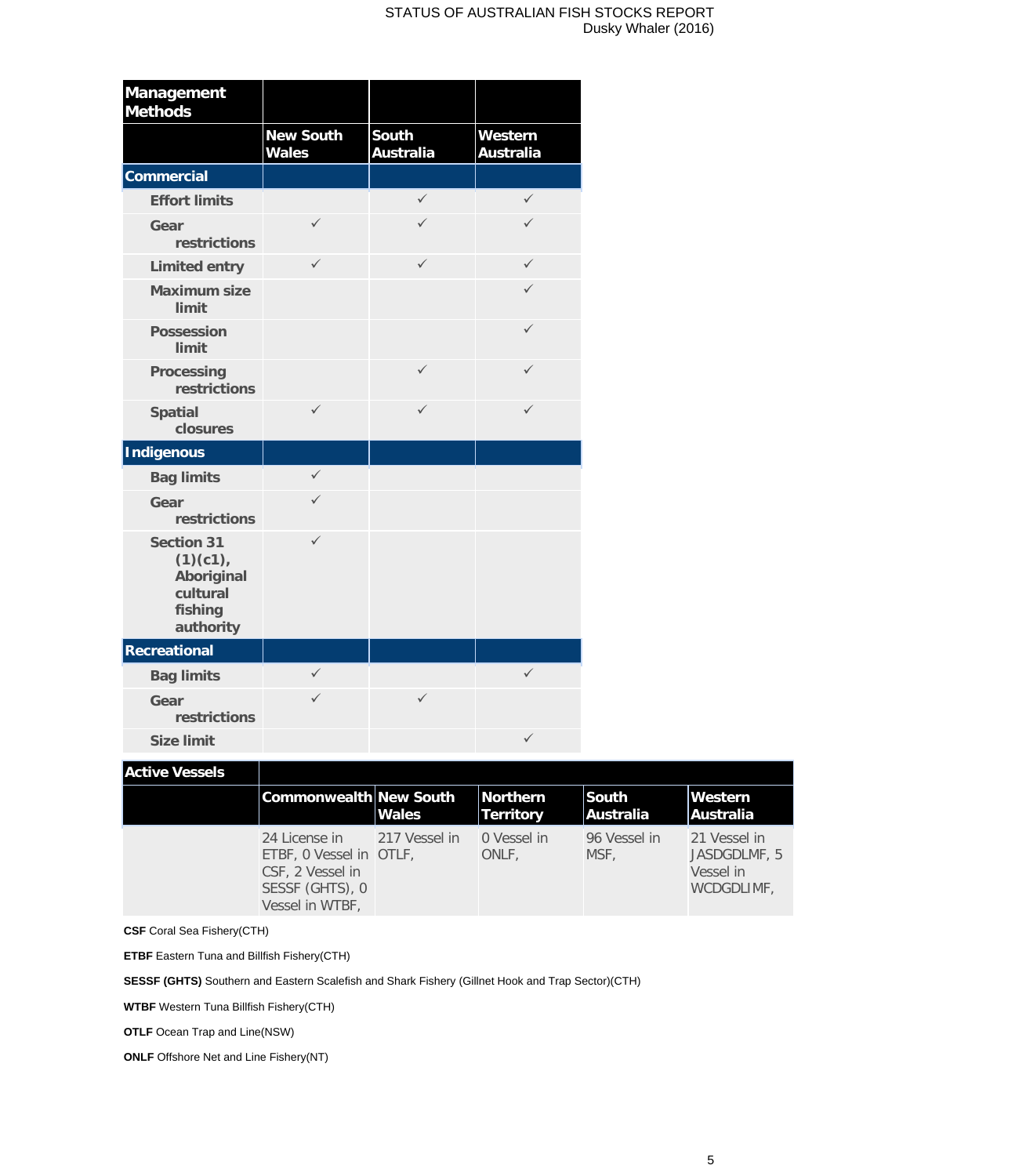**MSF** Marine Scalefish Fishery(SA)

JASDGDLMF Joint Authority Southern Demersal Gillnet and Demersal Longline Managed Fishery (Zone 1 & Zone 2)(WA)

**WCDGDLIMF** West Coast Demersal Gillnet and Demersal Longline (Interim) Managed Fishery(WA)

| <b>Catch</b>        |                                                    |                                                                                        |                                  |                                                                                                                  |
|---------------------|----------------------------------------------------|----------------------------------------------------------------------------------------|----------------------------------|------------------------------------------------------------------------------------------------------------------|
|                     | <b>Commonwealth New South</b>                      | <b>Wales</b>                                                                           | <b>South</b><br><b>Australia</b> | Western<br><b>Australia</b>                                                                                      |
| <b>Commercial</b>   | $0.407t$ in ETBF,<br>0.341t in SESSF<br>$(GHTS)$ , | 0.6292t in OTF,<br>0.4925t in<br>OTLF,                                                 |                                  | 124,096t in<br>JASDGDLMF.<br>29.4646t in<br>WCDGDLIMF.                                                           |
| <b>Recreational</b> |                                                    | Shore-based<br>catches are<br>undetermined<br>but consist<br>primarily of<br>juveniles | Undetermined                     | $<$ 10 t of whaler<br>sharks caught<br>from boats is<br>retained, shore-<br>based catches<br>are<br>undetermined |

ETBF Eastern Tuna and Billfish Fishery (CTH), SESSF (GHTS) Southern and Eastern Scalefish and Shark Fishery (Gillnet Hook and Trap Sector) (CTH), OTF Ocean Trawl Fishery (NSW), OTLF Ocean Trap and Line (NSW), MSF Marine Scalefish Fishery (SA), JASDGDLMF Joint Authority Southern Demersal Gillnet and Demersal Longline Managed Fishery (Zone 1 & Zone 2) (WA), WCDGDLIMF West Coast Demersal Gillnet and Demersal Longline (Interim) Managed Fishery (WA),

**a Commonwealth – Recreational** The Australian Government does not manage recreational fishing in Commonwealth waters. Recreational fishing in Commonwealth waters is managed by the state or territory immediately adjacent to those waters, under its management regulations. **b Commonwealth – Indigenous** The Australian Government does not manage non-

commercial Indigenous fishing in Commonwealth waters, with the exception of the Torres Strait. In general, non-commercial Indigenous fishing in Commonwealth waters is managed by the state or territory immediately adjacent to those waters.

**c New South Wales – Indigenous (management methods)** Aboriginal Cultural Fishing Interim Access Arrangement - allows an Aboriginal fisher in New South Wales to take in excess of a recreational bag limit in certain circumstances, for example, if they are doing so to provide fish to other community members who cannot harvest themselves.

**d New South Wales – Indigenous (management methods)** Aboriginal Aboriginal Cultural Fishing Interim Access Arrangement - allows an Aboriginal fisher in New South Wales to take in excess of a recreational bag limit in certain circumstances, for example, if they are doing so to provide fish to other community members who cannot harvest themselves.

**e Indigenous (management methods)** Aboriginal Subject to the defence that applies under Section 211 of the Native Title Act 1993 (Cth), and the exemption from a requirement to hold a recreational fishing licence, the non-commercial take by indigenous fishers is covered by the same arrangements as that for recreational fishing.

**f New South Wales – Commercial (catch)** For the Ocean Trap and Line Fishery (New South Wales), only one business reported sufficient catch to suggest targeting.

**g Commercial (catch)** Western Australian (state) and Eastern Australian biological stock is for Dusky Shark only. However, South Australian catches are reported as undifferentiated whaler sharks and are therefore not presented in Table 3 or Figure 2.

### **CATCH CHART**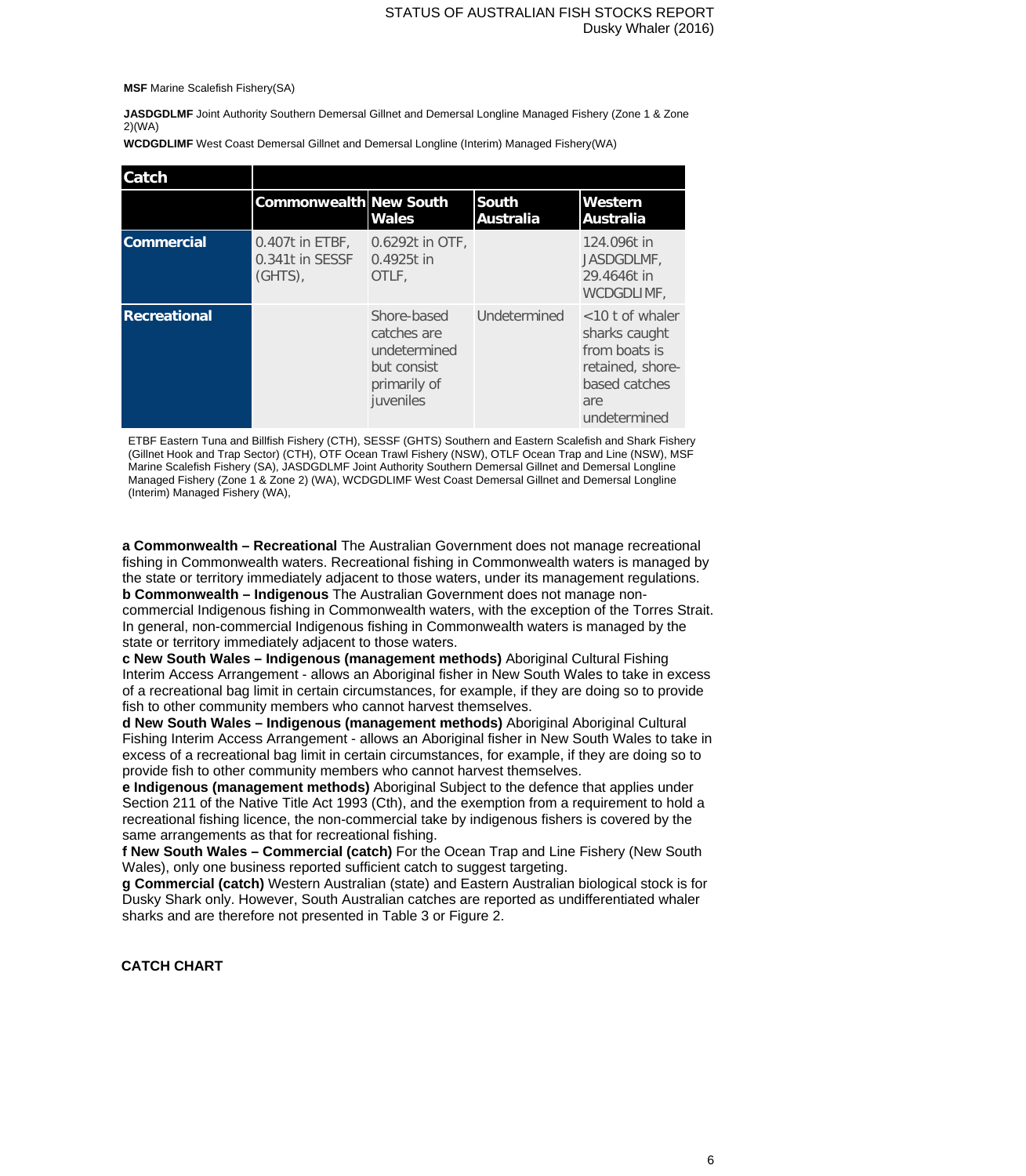

Commercial catches of Dusky Shark - note confidential catch not shown

## **EFFECTS OF FISHING ON THE MARINE ENVIRONMENT**

- Recent analysis of potential changes in ecosystem structure of finfish in the South and West Coast Bioregions of Western Australia<sup>[16]</sup> found no evidence of any systematic change in species diversity or richness, or trophic index, indicating that this fishery is not having a measurable impact on the food chain or trophic structure.
- Demersal gillnets used to catch Dusky Shark in Western Australia are deployed infrequently, over a small proportion of the target fisheries' operational area. The physical impact of the gear on benthic habitats is minimal[6].
- Demersal gillnets are known to interact with threatened and protected species in areas where they are used to catch Dusky Shark. However, such interactions occur at a very low frequency, and have been assessed as posing low to negligible risks to these populations[6].

## **ENVIRONMENTAL EFFECTS on Dusky Whaler**

• Climate change and climate variability have the potential to impact shark stocks in a range of ways, including influencing their geographic distribution (for example, latitudinal shifts in distribution). The impact of environmental changes on Dusky Shark stocks is unknown.

| <b>References</b> |                                                                                                                                                                                                                                                                                                                                                                                                                                 |
|-------------------|---------------------------------------------------------------------------------------------------------------------------------------------------------------------------------------------------------------------------------------------------------------------------------------------------------------------------------------------------------------------------------------------------------------------------------|
|                   | 1 McAuley, RB, Simpfendorfer, CA and Hall, NG 2007, A method for evaluating the impacts of<br>fishing mortality and stochastic influences on the demography of two long-lived shark stocks,<br>ICES Journal of Marine Science, 64: 1710-1722.                                                                                                                                                                                   |
|                   | 2 Rogers, PR, Huveneers, C, Goldsworthy SD, Cheung, WWL, Jones KG, Mitchell, JG and<br>Seuront, L 2013, Population metrics and movement of two sympatric carcharhinids: a<br>comparison of the vulnerability of pelagic sharks of the southern Australian gulfs and<br>shelves, Marine and Freshwater Research, 64: 20-30.                                                                                                      |
|                   | 3 Huveneers, C, Rogers, P and Drew, M 2014, Monitoring shark species of conservation<br>concern within the Adelaide metropolitan and Gulf St Vincent regions, final report to the<br>Adelaide and Mount Lofty Ranges Natural Resources Management Board, South Australian<br>Research and Development Institute (Aquatic Sciences), SARDI publication F2013/000716-1,<br>SARDI research report series 754, SARDI, Adelaide, 89. |
|                   | 4 Rogers, P, Huveneers, C, Goldsworthy, SD, Mitchell, JG and Seuront, L 2013, Broad-scale<br>movements and pelagic habitat of the Dusky Shark Carcharhinus obscurus off Southern<br>Australia determined using pop-up satellite archival tags, <i>Fisheries and Oceanography</i> , 22:<br>$102 - 112$ .                                                                                                                         |
|                   | 5 Geraghty, PT, Williamson, JE, Macbeth, WG, Blower, DC, Morgan, JAT, Johnson, G,<br>Ovenden, JR and Gillings, MR 2014, Genetic structure and diversity of two highly vulnerable<br>carcharhinids in Australian waters, <i>Endangered Species Research</i> , 24: 45–60.                                                                                                                                                         |